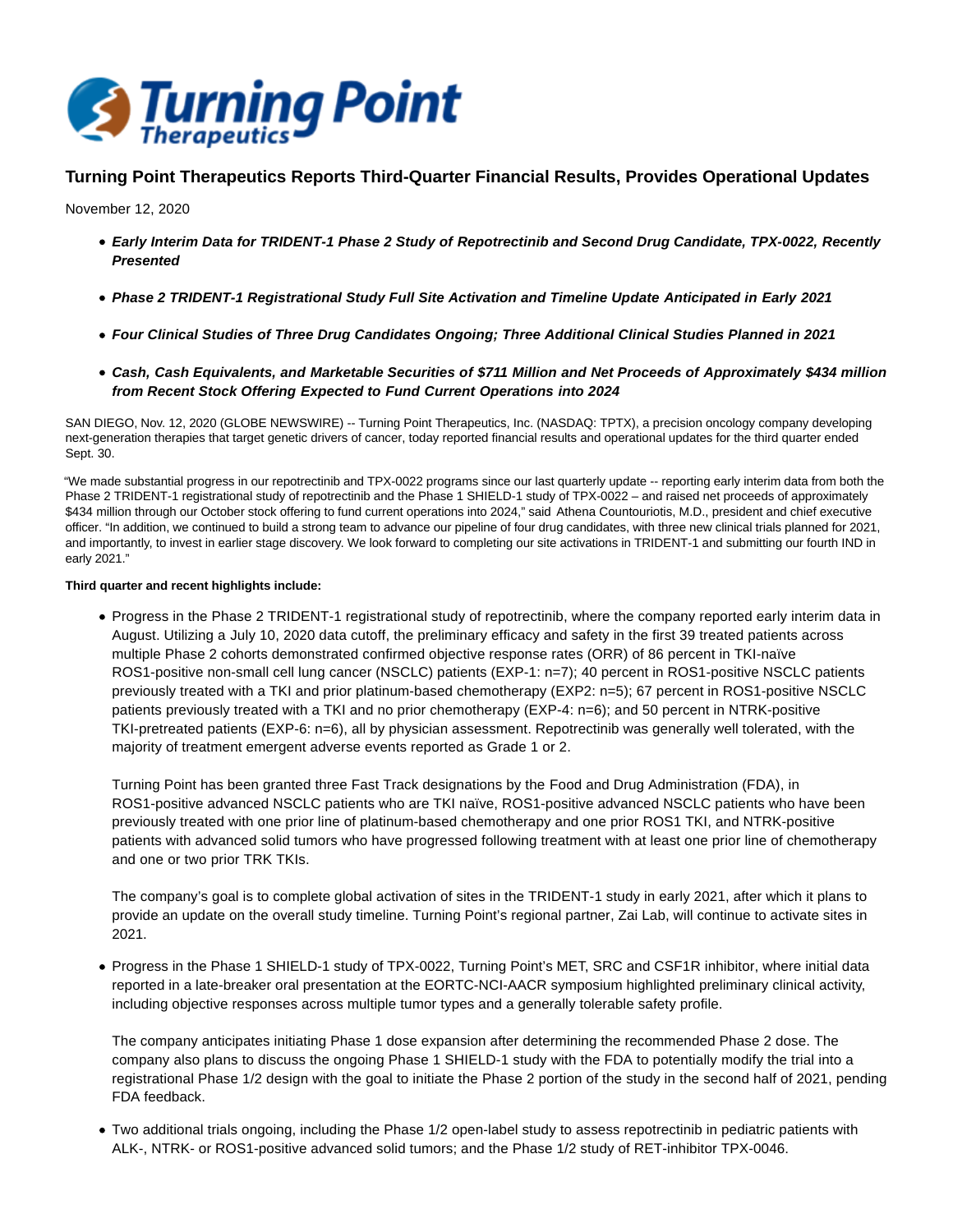- Presenting preclinical data in a KRAS G12C NSCLC tumor xenograft model demonstrating repotrectinib significantly enhanced the efficacy of AMG-510 and showed a marked survival benefit when compared to AMG-510 alone. Repotrectinib has previously demonstrated synergy in preclinical models with AMG-510 and a MEK inhibitor. Based on these preclinical data, Turning Point plans to initiate a clinical combination study in KRAS mutant NSCLC in mid-2021.
- Completing a follow-on public stock offering generating net proceeds to Turning Point of approximately \$434 million.

### **Third Quarter Financial Update**

Revenue of \$25 million recorded in the quarter was the result of an upfront payment from Zai Lab under the company's license agreement for repotrectinib in Greater China. Operating expenses for the third quarter totaled \$43.5 million compared to \$22.1 million in the third quarter of 2019. Primary drivers of the year-over-year increase were investments made to develop repotrectinib, TPX-0022, TPX-0046 and personnel expenses.

Excluding a one-time non-cash stock-based compensation charge in the first quarter, non-GAAP operating expenses for the first nine months totaled \$107.5 million compared to \$54.7 million in the prior-year period. Year-to-date net cash used in operating activities was \$49.4 million.

Cash, cash equivalents and marketable securities at Sept. 30 totaled \$711.4 million, an increase of \$1 million from June 30 driven by the upfront payment from Zai Lab, partially offset by cash used in operating activities for the quarter. In addition, Turning Point completed a follow-on public stock offering in October that generated net proceeds of \$433.6 million. Turning Point Therapeutics projects its cash position funds current operations into 2024.

## **Upcoming Milestones**

Key milestones anticipated into 2021 include:

- TRIDENT-1 data presentation in a mini-oral session at the World Conference on Lung Cancer in January 2021.
- Achievement of full TRIDENT-1 global site activation in early 2021, excluding sites within China managed by the company's partner Zai Lab, and an update on the overall study timeline in early 2021.
- Submitting an investigational new drug application to the FDA for ALK-inhibitor TPX-0131 in early 2021.
- Reporting early interim data from initial patients in the Phase 1 study of RET-inhibitor TPX-0046 in the first half of 2021.
- Initiation of TRIDENT-2, a planned Phase 2 combination study of repotrectinib in patients with KRAS mutant NSCLC in mid-2021.
- Initiation of the planned Phase 2 portion of the SHIELD-1 study of TPX-0022 in the second half of 2021, pending FDA feedback.
- Initiation of SHIELD-2, a planned Phase 2 study of TPX-0022 in combination with an inhibitor of epidermal growth factor receptor (EGFR), in the second half of 2021.

### **About Turning Point Therapeutics Inc.**

Turning Point Therapeutics is a clinical-stage precision oncology company with a pipeline of internally discovered investigational drugs designed to address key limitations of existing cancer therapies. The company's lead drug candidate, repotrectinib, is a next-generation kinase inhibitor targeting the ROS1 and TRK oncogenic drivers of non-small cell lung cancer and advanced solid tumors. Repotrectinib, which is being studied in a registrational Phase 2 study called TRIDENT-1 in adults and a Phase 1/2 study in pediatric patients, has shown antitumor activity and durable responses among kinase inhibitor treatment-naïve and pre-treated patients. The company's pipeline of drug candidates also includes TPX-0022, targeting MET, CSF1R and SRC, which is in a Phase 1 study called SHIELD-1 in patients with advanced or metastatic solid tumors harboring genetic alterations in MET; RET-inhibitor TPX-0046, which is in a Phase 1/2 study of patients with advanced or metastatic solid tumors harboring genetic alterations in RET; and ALK-inhibitor TPX-0131, which is in IND-enabling studies. Turning Point's next-generation kinase inhibitors are designed to bind to their targets with greater precision and affinity than existing therapies, with a novel, compact structure that has demonstrated an ability to potentially overcome treatment resistance common with other kinase inhibitors. The company is driven to develop therapies that mark a turning point for patients in their cancer treatment. For more information, visit [www.tptherapeutics.com.](https://www.globenewswire.com/Tracker?data=rrw4udK-jAT2r4H4lBsGKfllJ6-CXO8mveh8cKYFJFJIBgUN4ZbJxKfPRR9PgffV_Qq1X9OjoMKJKJ_KukfXo0lZnGZ2neTApWdbcytoJPs=)

### **Non-GAAP Financial Measures**

In addition to the financial results that are provided in accordance with accounting principles generally accepted in the United States (GAAP), this press release also contains a non-GAAP financial measure. When preparing our supplemental non-GAAP financial results, the Company excluded certain GAAP items that management does not consider to be normal. In particular, the non-GAAP measure excludes non-cash stock-based compensation expense relating to a one-time charge of \$31.4 million associated with previously disclosed modifications to the vesting of existing stock options, pursuant to the transition agreement with the company's scientific founder. This non-GAAP measure is provided as a complement to results provided in accordance with GAAP as management believes this non-GAAP financial measure is important in comparing current results with priorperiod results. A reconciliation of the GAAP financial results to non-GAAP financial results is included in the attached financial information.

### **Forward Looking Statements**

Statements contained in this press release regarding matters that are not historical facts are "forward-looking statements" within the meaning of the Private Securities Litigation Reform Act of 1995. Such forward-looking statements include statements regarding, among other things, the efficacy, safety and therapeutic potential of Turning Point Therapeutics' drug candidates, repotrectinib, TPX-0022, TPX-0046 and TPX-0131, the results,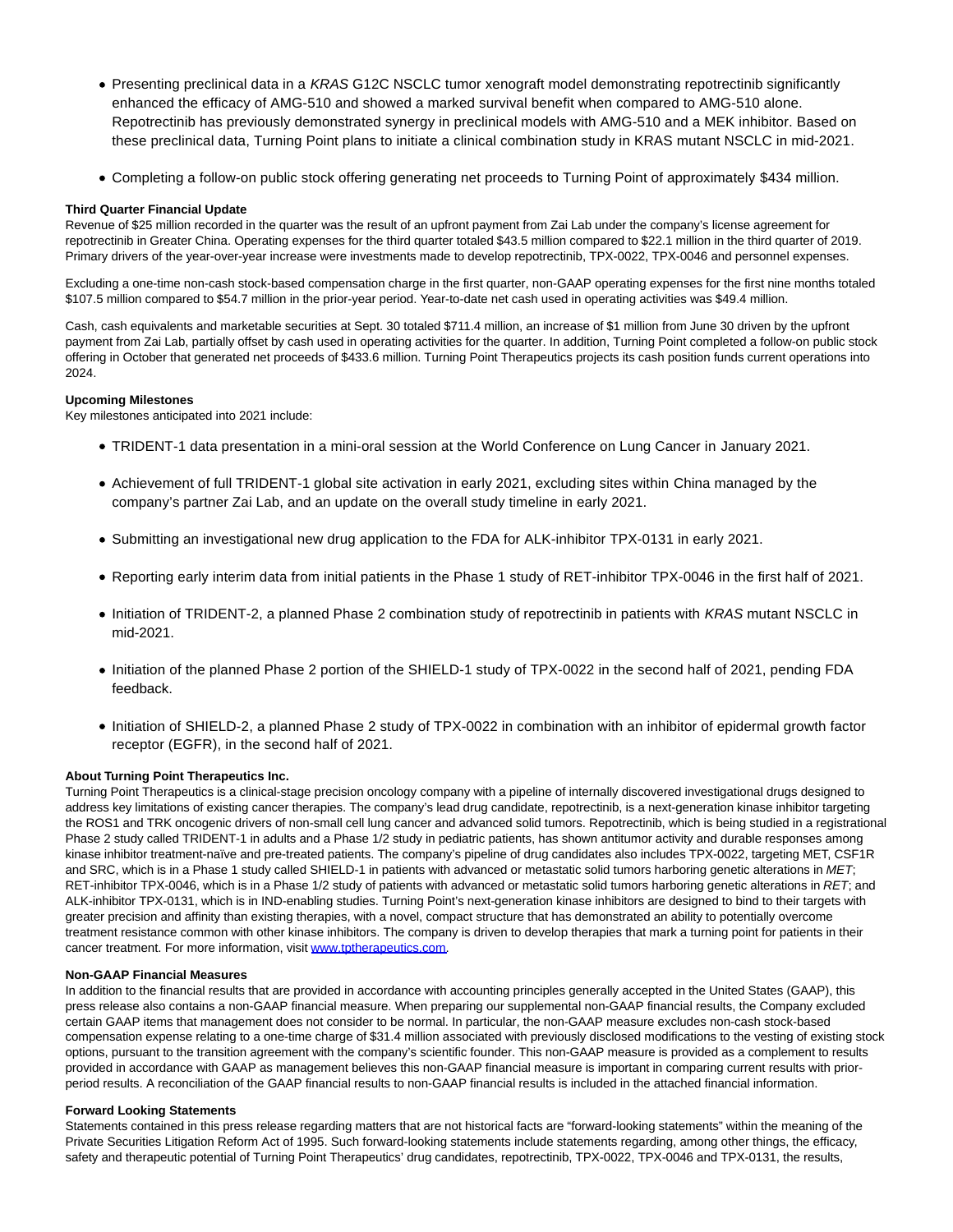conduct, progress and timing of Turning Point Therapeutics' development programs and clinical trials including the Phase 2 TRIDENT-1 clinical study, the Phase 1/2 pediatric clinical study of repotrectinib, the Phase 1 SHIELD-1 clinical study of TPX-0022 and the Phase 1/2 clinical study of TPX-0046, plans regarding future clinical trials and regulatory submissions, the regulatory approval path for repotrectinib, the potential to receive milestone and royalty payments from Zai Lab, the strength of Turning Point Therapeutics' balance sheet and the adequacy of cash on hand. Because such statements are subject to risks and uncertainties, actual results may differ materially from those expressed or implied by such forward-looking statements. Words such as "plans", "will", "believes," "anticipates," "expects," "intends," "goal," "potential" and similar expressions are intended to identify forward-looking statements. These forward-looking statements are based upon Turning Point Therapeutics' current expectations and involve assumptions that may never materialize or may prove to be incorrect. Actual results could differ materially from those anticipated in such forwardlooking statements as a result of various risks and uncertainties, which include, without limitation, risks and uncertainties associated with Turning Point Therapeutics' business in general, risks and uncertainties related to the impact of the COVID-19 pandemic to Turning Point's business and the other risks described in Turning Point Therapeutics' filings with the SEC. All forward-looking statements contained in this press release speak only as of the date on which they were made. Turning Point Therapeutics undertakes no obligation to update such statements to reflect events that occur or circumstances that exist after the date on which they were made.

## **TURNING POINT THERAPEUTICS, INC. Balance Sheet Data (In thousands) (unaudited)**

|                                                   | September 30,<br>2020 | December 31,<br>2019 |
|---------------------------------------------------|-----------------------|----------------------|
| <b>Balance Sheet Data:</b>                        |                       |                      |
| Cash, cash equivalents, and marketable securities | \$711,388             | \$409.151            |
| Working capital                                   | 697,907               | 400,915              |
| Total assets                                      | 724.633               | 422.202              |
| Accumulated deficit                               | (232.800)             | (122.884)            |
| Total stockholders' equity                        | 701,588               | 404.351              |

#### **TURNING POINT THERAPEUTICS, INC. STATEMENTS OF OPERATIONS AND COMPREHENSIVE LOSS (In thousands, except share and per share amounts) (unaudited)**

|                                                                  | Three Months Ended September 30, |                          |             | Nine Months Ended September 30, |  |              |  |
|------------------------------------------------------------------|----------------------------------|--------------------------|-------------|---------------------------------|--|--------------|--|
|                                                                  | 2020                             | 2019                     |             | 2020                            |  | 2019         |  |
| Revenue                                                          | \$25,000                         | $\overline{\phantom{a}}$ |             | \$25,000                        |  | $$-$         |  |
| Operating expenses:                                              |                                  |                          |             |                                 |  |              |  |
| Research and development                                         | 32,213                           |                          | 16,640      | 79,136                          |  | 40,802       |  |
| General and administrative                                       | 11,326                           |                          | 5,500       | 59,761                          |  | 13,857       |  |
| Total operating expenses                                         | 43,539                           |                          | 22,140      | 138,897                         |  | 54,659       |  |
| Loss from operations                                             | (18, 539)                        |                          | (22, 140)   | (113, 897)                      |  | (54, 659)    |  |
| Other income, net                                                | 834                              |                          | 1,657       | 3,981                           |  | 3,487        |  |
| Net loss                                                         | (17, 705)                        |                          | (20, 483)   | (109, 916)                      |  | (51, 172)    |  |
| Unrealized gain / (loss) on marketable securities, net of<br>tax | (606)                            |                          | (24)        | 141                             |  | 322          |  |
| Comprehensive loss                                               | \$(18, 311)                      |                          | \$ (20,507) | \$(109, 775)                    |  | \$ (50, 850) |  |
| Net loss per share, basic and diluted                            | \$ (0.42)                        |                          | \$ (0.63)   | \$ (2.82)                       |  | \$ (2.54)    |  |
| Weighted-average common shares outstanding, basic<br>and diluted | 42,185,824                       |                          | 32,312,814  | 38,914,789                      |  | 20,178,979   |  |

#### **TURNING POINT THERAPEUTICS, INC. Reconciliation of GAAP to Non-GAAP Financial Results (In thousands) (unaudited)**

|                                      | Three Months Ended September 30, |                          |              | Nine Months Ended September 30, |              |  |             |  |
|--------------------------------------|----------------------------------|--------------------------|--------------|---------------------------------|--------------|--|-------------|--|
|                                      | 2020                             |                          | 2019         |                                 | 2020         |  | 2019        |  |
| <b>GAAP Operating Expenses</b>       | \$ (43,539)                      |                          | \$ (22.140)  |                                 | \$ (138,897  |  | \$ (54.659) |  |
| Adjustments:                         |                                  |                          |              |                                 |              |  |             |  |
| Share-based compensation expense (1) | $\overline{\phantom{0}}$         | $\overline{\phantom{a}}$ |              |                                 | 31.405       |  | -           |  |
| Non-GAAP Operating Expenses          | \$ (43.539)                      |                          | \$ (22, 140) |                                 | \$(107, 492) |  | \$ (54,659) |  |

(1) During the first quarter of 2020, the Company recognized in non-cash stock-based compensation expense a one-time charge of \$31.4 million